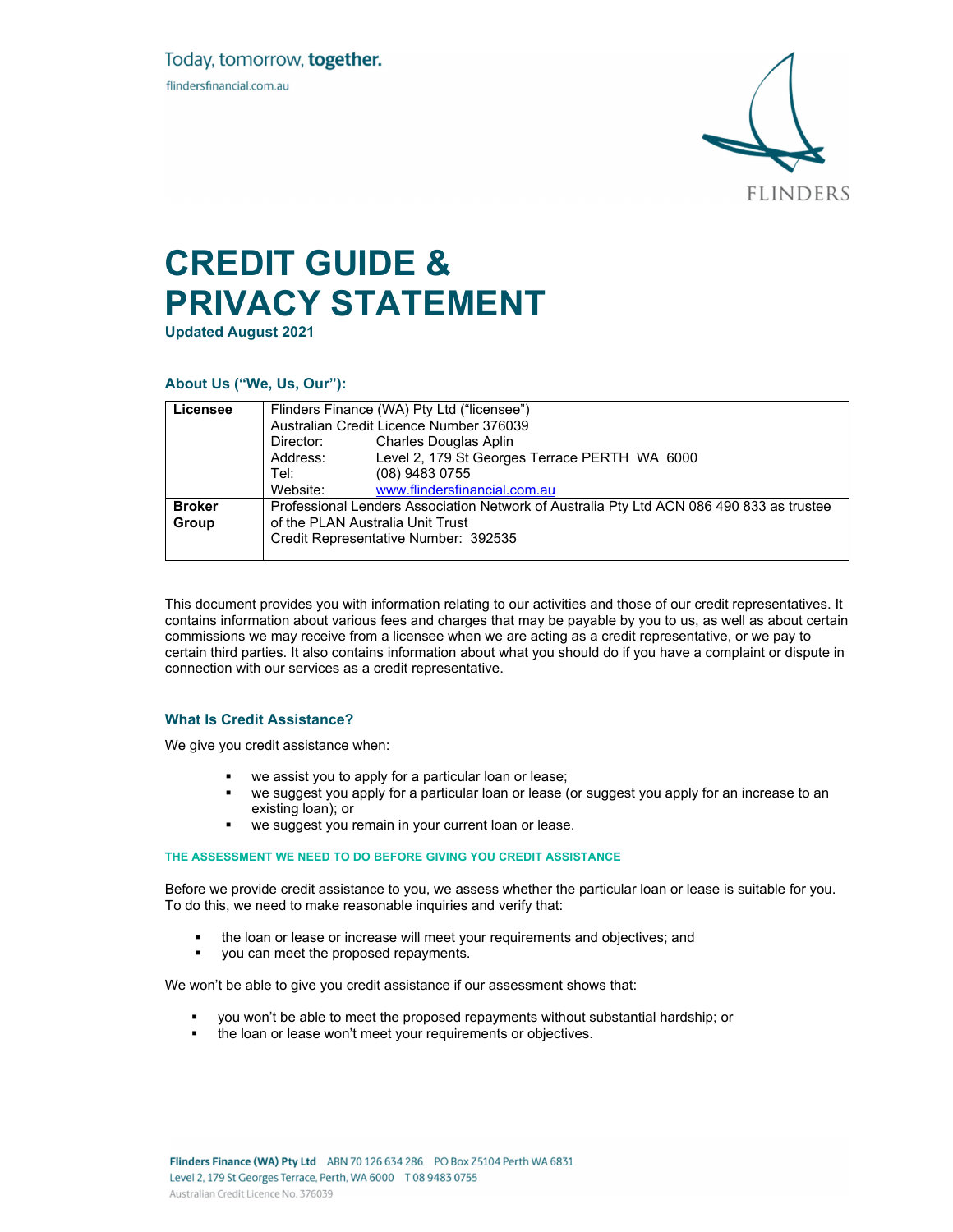

### **GETTING A COPY OF OUR ASSESSMENT**

If we provide you with credit assistance, you can ask us for a copy of our assessment any time up to 7 years after we provide you with a credit assistance quote. To request a copy please contact us. We will provide you with a copy:

- within 7 business days after the day we receive your request provided you make the request within 2 years of the date of our credit assistance quote; or
- otherwise, within 21 business days after the day we receive your request.

# **INFORMATION ABOUT THE LICENSEE**

We are authorised to engage in credit activities including providing credit assistance on its behalf.

Subject to meeting credit criteria, we are able to assist you to obtain loans and leases for you from a broad range of lenders and lessors through our Broker Group.

The following are the Top 6 residential lenders and % of business written in the previous financial year:

| <b>Commonwealth Bank</b> | 28% |
|--------------------------|-----|
| Westpac                  | 23% |
| <b>Liberty Financial</b> | 9%  |
| <b>Bankwest</b>          | 9%  |
| Citibank                 | 8%  |
| NAB                      | 7%  |

The following is a list of all the lenders with which I have accreditation:

| <b>Residential Lender</b> | Lenders I am accredited for |
|---------------------------|-----------------------------|
| Adelaide Bank             | ⊠                           |
| <b>AMP</b>                | ⊠                           |
| <b>ANZ</b>                | 区                           |
| Australian First Mortgage | ⊠                           |
| <b>Bank of Melbourne</b>  | 区                           |
| <b>BankWest</b>           | ⊠                           |
| <b>Beyond Bank</b>        | $\boxtimes$                 |
| <b>Bluestone</b>          | ⊠                           |
| Citibank                  | 区                           |
| FirstMac                  | ⊠                           |
| <b>ING</b>                | ⊠                           |
| LaTrobe Financial         | ⊠                           |
| <b>Liberty Financial</b>  | 区                           |
| Macquarie Bank            | ⊠                           |
| ME Bank                   | 区                           |
| Mystate                   | ⊠                           |
| <b>NAB</b>                | $\boxtimes$                 |
| Pepper Money              | $\boxtimes$                 |
| PLANLend                  | 区                           |
| PN Bank                   | $\boxtimes$                 |
| Resimac                   | $\boxtimes$                 |
|                           |                             |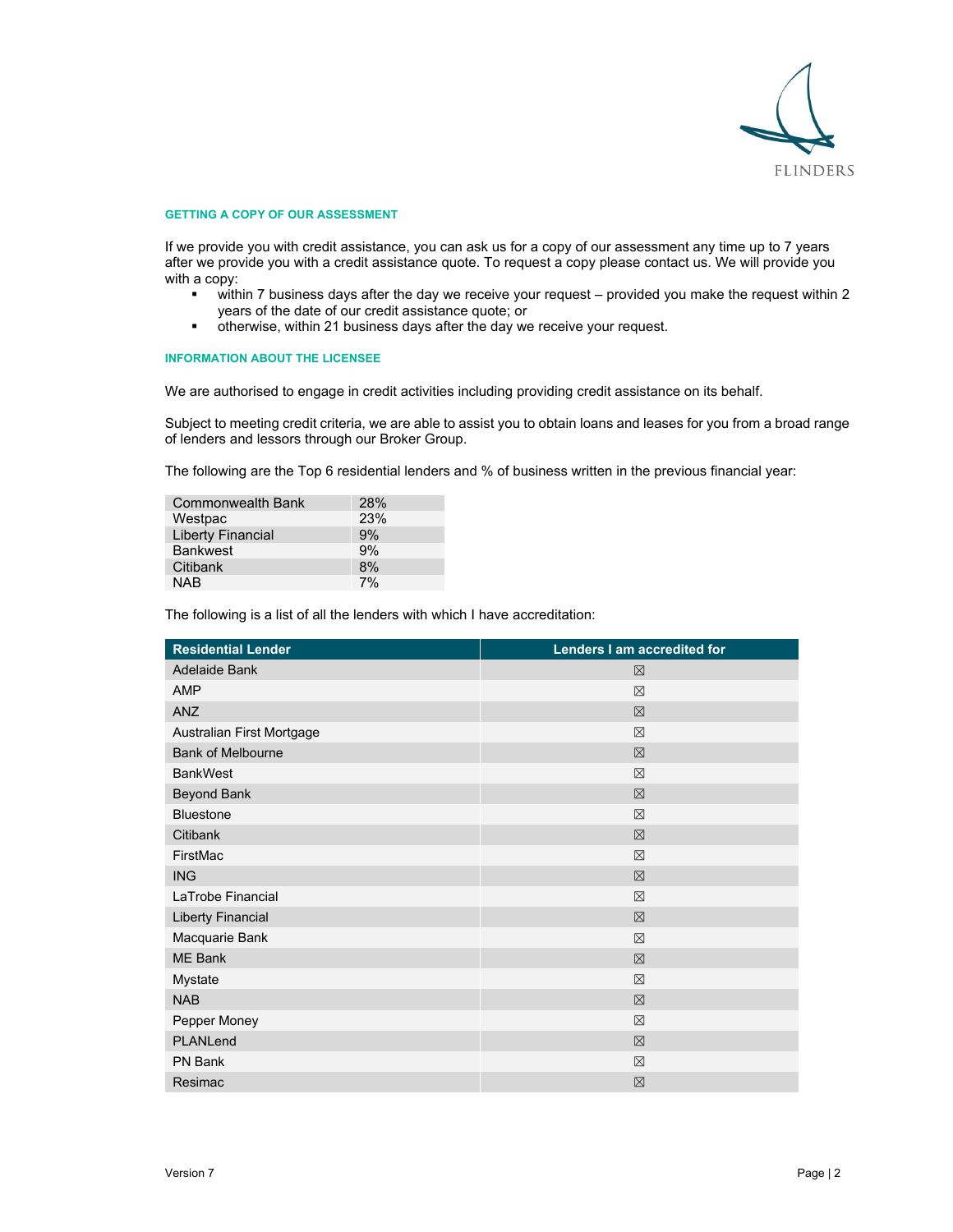

| St George    | X |
|--------------|---|
| Suncorp      | ⊠ |
| Virgin Money | ⊠ |
| Westpac      | ⊠ |

# **Ownership**

We obtain mortgage aggregation services from the Broker Group. The Broker Group provides services at arm'slength to our business which include IT systems, loan information and lodgement systems, training and development, commission processing, conferences and professional development events, and assistance with regulatory and compliance obligations. In consideration of the services the Broker Group gives us, we pay fees to the Broker Group or the Broker Group retains some of the commission panel lenders pay on loans we arrange. We have access to Broker Group panel of lenders including Broker Group branded products.

## **Fees & Charges**

#### **FEES PAYABLE FOR THE PROVISION OF CREDIT ASSISTANCE**

We may charge a fee for providing credit assistance. More detail about those fees will be set out in a quote we will give to you before we provide you with credit assistance.

#### **FEES PAYABLE IN RELATION TO ACTING AS A CREDIT REPRESENTATIVE**

We may receive remuneration from the Broker Group or from a principal with whom we contract

# **OTHER FEES AND CHARGES**

You may have to pay other fees and charges (such as an application fees, valuation fees and other fees) to the lender, lessor or other parties. You should review the disclosure documents and your loan contract or lease for further details of any such fees and charges.

## **Commissions**

#### **COMMISSIONS WE RECEIVE FROM OUR LICENSEE**

The Broker Group receives commissions from lenders and lessors and pays us commission in relation to loan contracts or leases for which we provide credit assistance. The total amount of commission we may receive in relation to your loan or lease may vary depending on the lender or lessor, the term, the features, the amount of the loan or lease you ultimately choose and the amount and timing of the repayments that you make.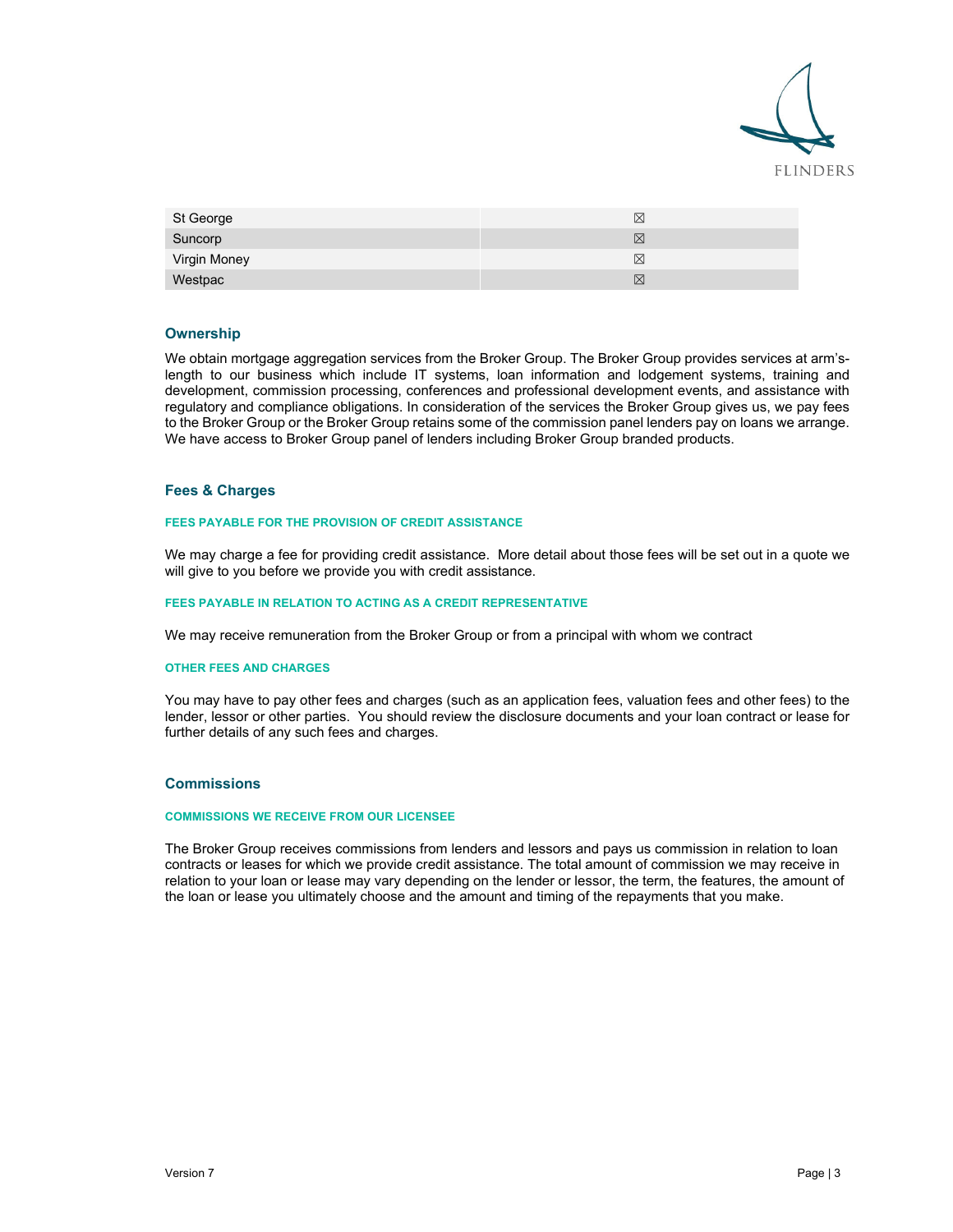

#### **LOAN CONTRACTS SUCH AS HOME LOANS AND INVESTMENT PROPERTY LOANS**

Upfront commission payable by lenders in relation to home loans and investment property loans is calculated as a percentage of the loan amount and is generally in the range of 0.2% and 1% of the loan amount. It is usually paid after settlement of the loan.

Trail commission payable by lenders in relation to home loans and investment property loans is generally calculated regularly (monthly, quarterly, bi-monthly or annually) on the outstanding loan balance and is paid in arrears. The trail commission payable by lenders is generally in the range of 0.15% per annum and 0.3% per annum of the outstanding loan amount.

#### **PERSONAL LOANS**

Upfront commission payable by lenders in relation to personal loans is calculated as a percentage of the loan amount and is generally in the range of 0.50% and 2% of the loan amount. It is usually paid after settlement of the loan.

Trail commission payable by lenders in relation to personal loans is generally calculated regularly (monthly, quarterly, bi-monthly or annually) on the outstanding loan balance and is paid in arrears. The trail commission payable by lenders is generally in the range of 0% per annum and 1% per annum of the outstanding loan amount.

#### **LEASES**

Upfront commission payable by lessors in relation to leases is calculated as a percentage of the lease amount and is generally in the range of 0% and 5% of the lease amount. It is usually paid after settlement of the lease.

Trail commission is generally not payable in relation to leases.

Further details of the commission earned by us will be included in the credit proposal disclosure, which forms part of the Statement of Credit Assistance document, which we will provide to you at the same time as we provide you with credit assistance.

You can request information from us about the fees that we are likely to receive, how those fees are calculated, and our reasonable estimate of the fees or commissions that will be payable.

#### **VOLUME BONUS ARRANGEMENTS**

We and our Broker Group do not receive any volume based benefit for residential home loan products. However, from time to time we or the Broker Group may receive a benefit, directly by way of cash bonus or additional commissions or indirectly by way of training, professional development days or sponsorship, if we or the Broker Group write a particular volume of loans offered by lenders for products such as commercial and lease products.

# **Commissions Payable By Us**

If a third party has introduced you to us or referred you to us, we may pay them a commission or a fee. More detail about those payments will be set out in the credit proposal disclosure, which forms part of the Statement of Credit Assistance document, which we will give to you before we provide you with credit assistance.

We may obtain referrals from a range of sources, including real estate agents, accountants, financial planners or other people.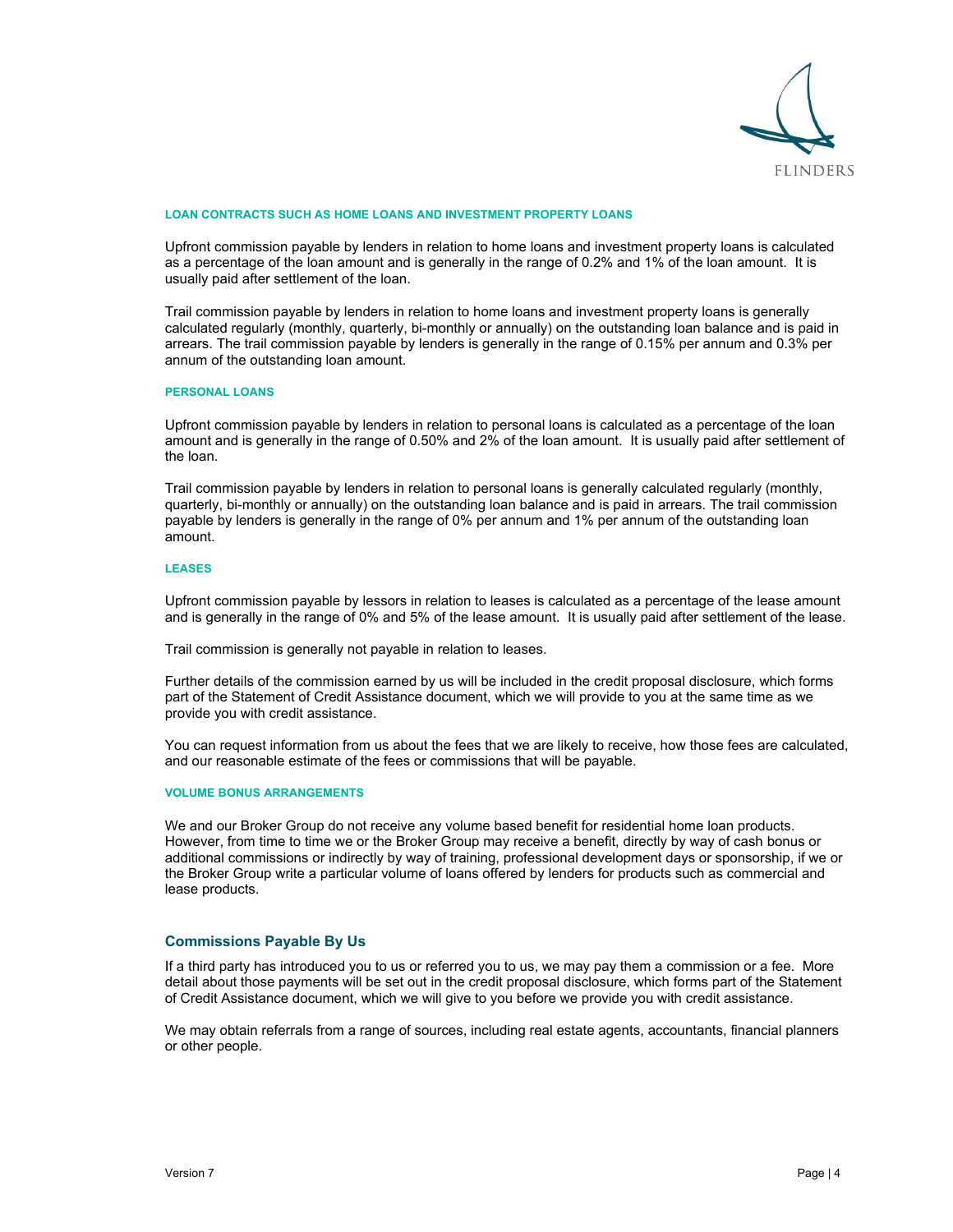

Further information about referral commissions, including our reasonable estimate of the amount of any commission payable and how it is calculated is available from us on request and will be included in the credit proposal disclosure, which forms part of the Statement of Credit Assistance, which we will supply to you when we provide you with our credit assistance.

# **Disputes or Complaints**

## **WHAT TO DO IF YOU HAVE A DISPUTE OR COMPLAINT?**

We are committed to providing our customers with the best possible service. If at any time we have not met our obligations – or you have a complaint about any of our services – please inform us so we can work towards a resolution. We will endeavour to deal with your complaint promptly, thoroughly and fairly.

#### **HOW TO MAKE A COMPLAINT AND THE COMPLAINTS PROCESS?**

If you have a complaint, we request you follow these steps:

- 1. If your complaint is about your loan, in the first instance please contact your lender or credit assistance provider.
- 2. If your complaint has not been resolved to your satisfaction within 5 business days or if your complaint is about the services we provided to you, please contact the Licensee as listed in the table above.

## **THIRD PARTY PRODUCTS OR SERVICES**

If your complaint relates to a product or service acquired through a third party (for example, a lender) we may ask you to contact the relevant third party. They will deal with your complaint under their complaints resolution process.

If you are not satisfied with the resolution of your complaint by the third party under their complaints resolution process, you are entitled to have your dispute considered by their External Dispute Resolution Scheme. Please contact the third party for further details.

#### **KEEPING YOU INFORMED**

Our Complaints Area will acknowledge receipt of your complaint within five business days. If unable to resolve the complaint/dispute to your satisfaction within five business days, they will write to you advising the procedures we will follow in investigating and handling your complaint.

Within 45 calendar days from the date you lodged the complaint with us, we will write to you advising you the outcome of the investigation and the reason/s for our decision, or if required, we will inform you if more time is needed to complete the investigation.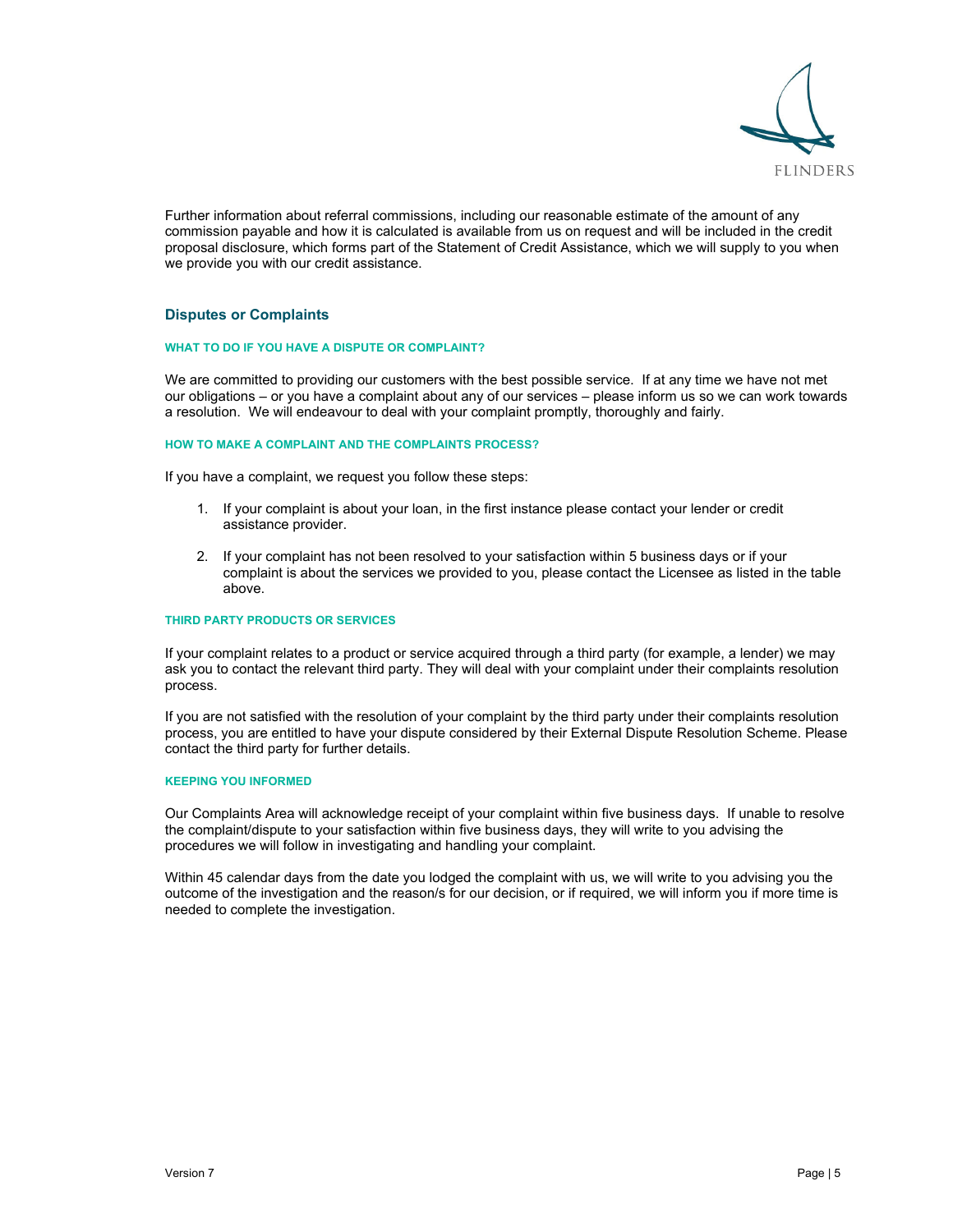

#### **STILL NOT SATISFIED?**

If you do not think we have resolved your complaint to your satisfaction, you may take the matter – free of charge – to the relevant External Disputes Resolution Scheme (provided it is within the scheme's terms of reference) as detailed below. You may also refer the matter to the relevant External Disputes Resolution Scheme at any time, but if our internal process is still in progress, they may request that our internal processes be complete before considering the matter further.

Our external dispute resolution service provider is the Australian Financial Complaints Authority (AFCA), which can be contacted via:

- Online: www.afca.org.au
- Email: info@afca.org.au
- Phone: 1800 931 678
- Mail: GPO Box 3 Melbourne VIC 3001

## **Other Disclosures**

# **BROKER BENEFITS DISCLOSURES**

In line with industry reforms, I am required to keep a register of benefits received from any lenders or aggregators to the value of \$100 or more which is kept current (over a rolling 12 month period and housed for 3 years). In the interest of transparency and good customer outcomes, an applicant may request a copy of this register to ensure there are no lender conflicts.

## **TIERED SERVICING DISCLOSURES**

We have access to service programs available from some residential home loan providers. We access these services based on a number of measures. These programs promote preferential services to a customer and do not entitle us to additional payments or commissions or to preferential customer discounts.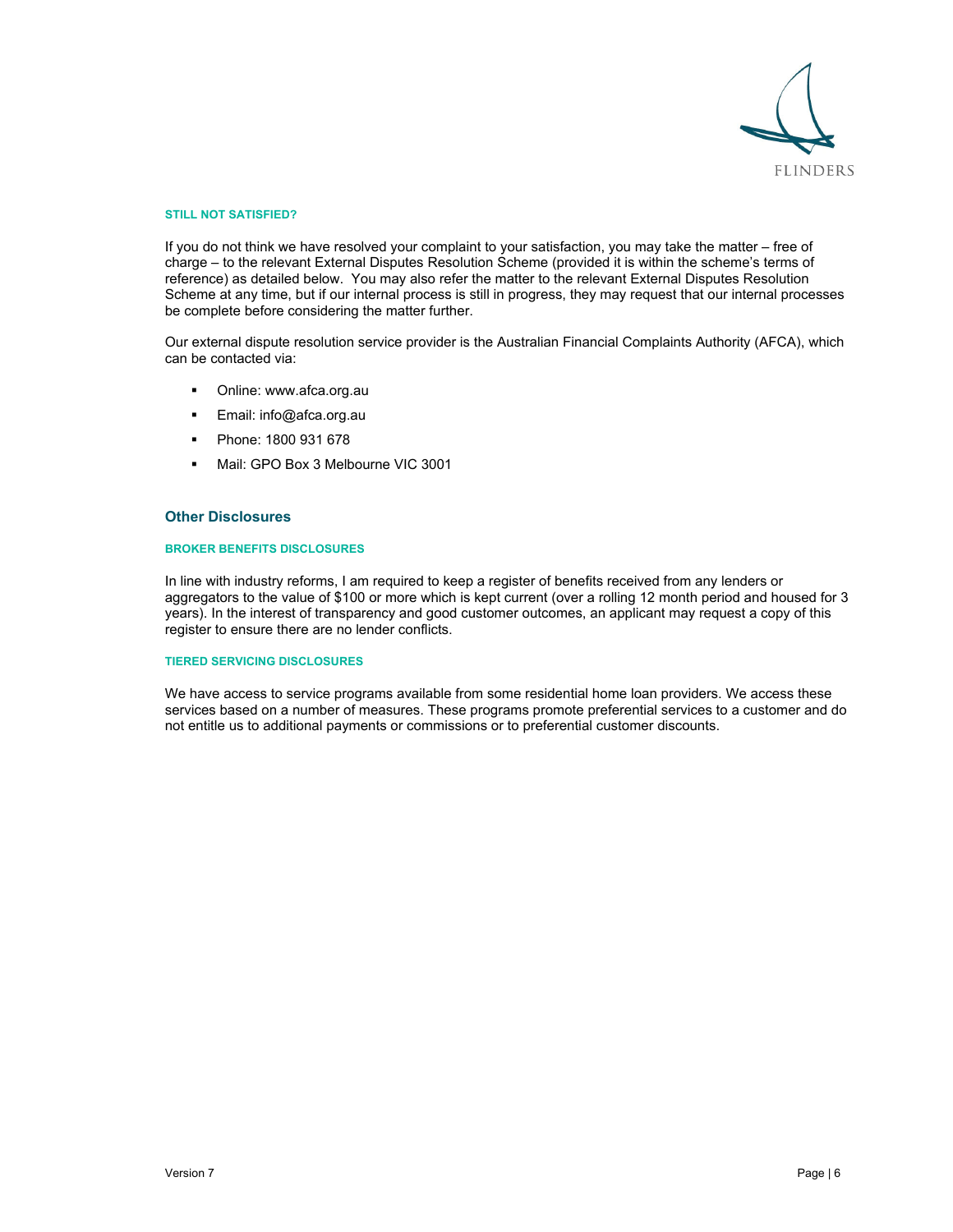

# **PRIVACY STATEMENT**

We need to collect personal information about you to provide you with our broking & related services. This privacy statement tells you how we collect your information, what we use the information for and who we share the information with. If we collect information that can be used to identify you, we will take reasonable steps to notify you of that collection.

#### **HOW INFORMATION IS COLLECTED FROM YOU**

We will collect your information from you directly whenever we can, like from enquiries we make of you when you seek credit assistance from us. We may verify that information from sources referred to in the responses to those enquiries or in this privacy statement.

# **HOW INFORMATION IS COLLECTED FROM OTHER SOURCES**

Sometimes we will collect information about you from other sources as the Privacy Act 1988 permits. We will do this only if it's reasonably necessary to do so, for example, where:

- We collect information from third parties about a loan or lease in relation to which you seek our services;
- We can't get hold of you and we rely on public information (for example, from public registers or social media) or made available by third parties to update your contact details; or
- We exchange information with your legal or financial advisers or other representatives.

#### **WHEN THE LAW AUTHORISES OR REQUIRES COLLECTION OF INFORMATION**

Some law may require us to collect personal information about you. For example, we may require your information to verify your identity under Australian Anti-Money Laundering law.

#### **HOW YOUR INFORMATION MAY BE USED**

We may use your information for purposes including:

- Giving you credit assistance;
- Giving you information about loan products or related services including help, guidance and advice;
- Considering whether you are eligible for a loan or lease or any related service you requested including identifying or verifying you or your authority to act on behalf of a customer;
- Assisting you to prepare an application for a lease or a loan;
- Administering services we provide, for example, to answer requests or deal with complaints;
- Administering payments we receive, or any payments we make, relating to your loan or lease;
- Telling you about other products or services we make available and that may be of interest to you, unless you tell us not to;
- Telling you about other suppliers, with whom we have arrangements, that supply goods or services that may be of interest to you;
- Identifying opportunities to improve our service to you and improving our service to you;
- Allowing us to run our business efficiently and perform general administrative tasks;
- Preventing or investigating any fraud or crime or any suspected fraud or crime;
- As required by law, regulation or codes binding us; and
- Any purpose to which you have consented.

You can let us know at any time if you no longer wish to receive direct marketing offers from us. We will process your request as soon as practicable.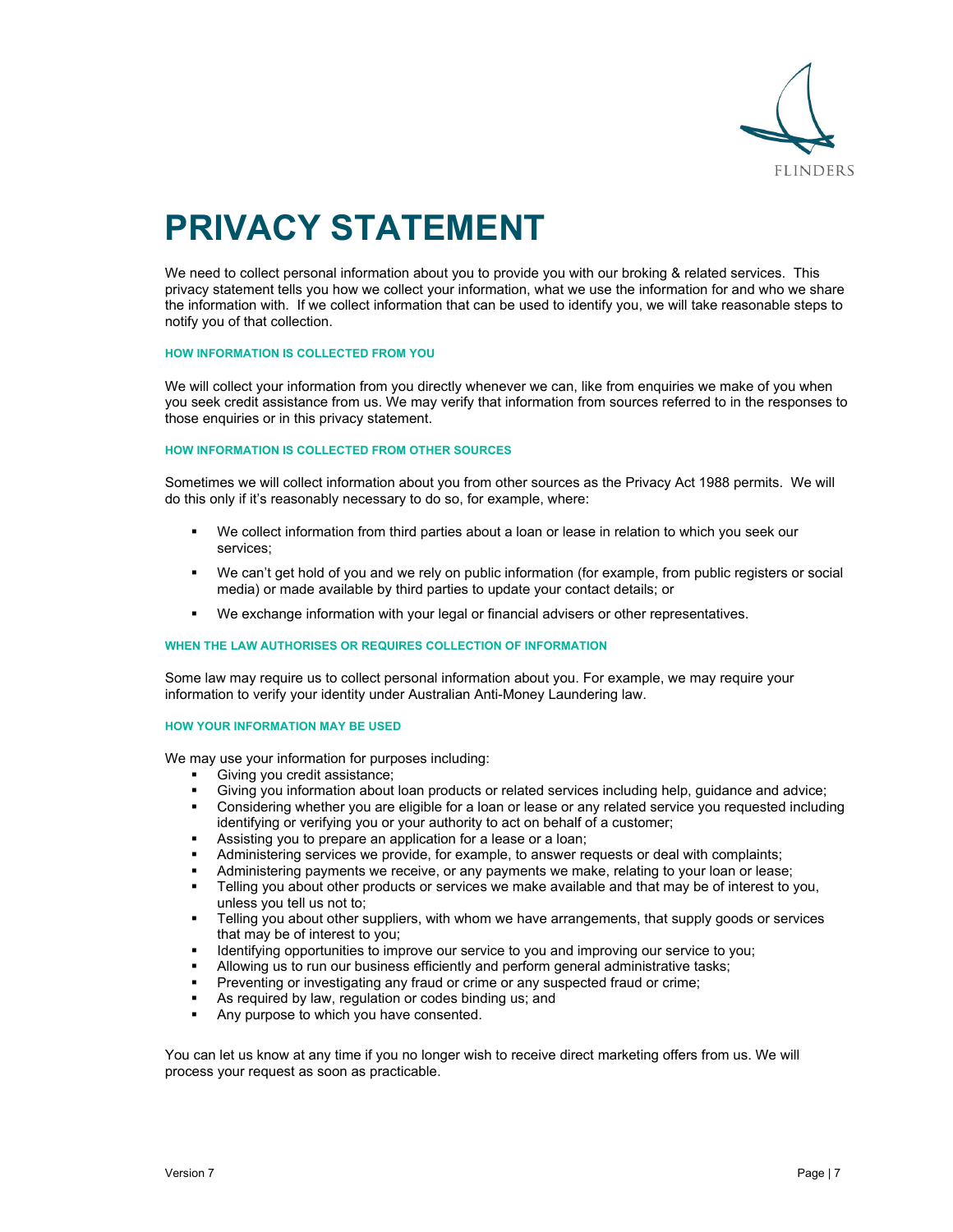

# **WHAT HAPPENS IF YOU DON'T PROVIDE INFORMATION?**

If you don't provide your information to us, it may not be possible to:

- Assist in finding a loan or lease relevant to your circumstances;
- Verify your identity or protect against fraud; or
- Let you know about products or services that might be suitable for your financial needs.

#### **SHARING YOUR INFORMATION**

## General

We may use and share your information with other organisations for any purpose described above.

### Sharing with your representatives and referees

We may share your information with:

- your representative or any person acting on your behalf (for example, lawyers, settlement agents, accountants or real estate agents); and
- your referees, like your employer, to confirm details about you.

# Sharing with third parties

We may share your information with third parties in relation to services we provide to you or goods or services in which we reasonably consider you may be interested. Those third parties may include:

- The Broker Group through whom we submit loan or lease applications to lenders or lessors on the Broker Group's panel. You can access the Broker Group's privacy notice at www.planaustralia.com.au/privacy-policy It sets out how that Broker Group manages your personal information and where you can find its privacy policy;
- Referrers that referred your business to us;
- Financial services suppliers with whom we have arrangements;
- **valuers:**
- Lenders, lessors, lender's mortgage insurers and other loan or lease intermediaries;
- Organisations, like fraud reporting agencies, that may identify, investigate and/or prevent fraud, suspected fraud, crimes, suspected crimes, or other misconduct;
- Government or regulatory bodies as required or authorised by law. In some instances, these bodies may share the information with relevant foreign authorities;
- Guarantors and prospective guarantors of your loan or lease;
- Service providers, agents, contractors and advisers that assist us to conduct our business for purposes including, without limitation, storing or analysing information;
- Any organisation that wishes to take an interest in our business or assets; and
- Any third party to which you consent to us sharing your information.

# **Sharing outside of Australia**

We may use overseas organisations to help conduct our business. As a result, we may need to share some of your information (including credit information) with such organisations outside Australia. The countries in which those organisations are located are:

- ‐ India
- ‐ Canada